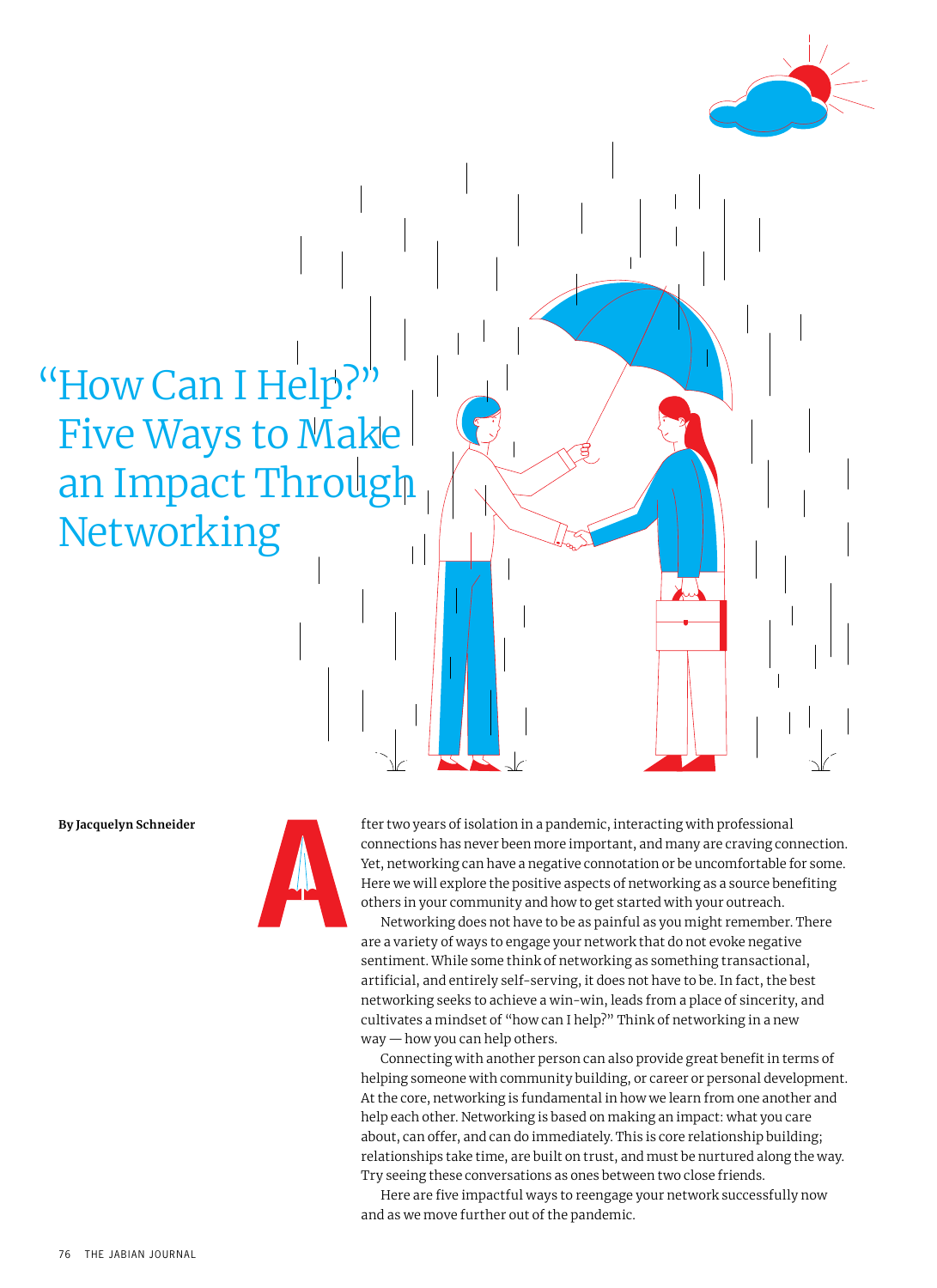*Reengage your network successfully now and as we move further out of the pandemic.*



#### Engage in Philanthropy and Adopt a Notable Cause

During the pandemic, several needs emerged or grew within our communities. You might be interested in helping in terms of time, talent, or treasure. A great way to learn more about the local need and opportunities is via the network and people in your community. Learn directly from the people being of service.

**HOW TO GET STARTED** A casual internet search can help you identify organizations within your community and area of interest. From there, research the staff and leadership. See how you might be connected with someone already engaged or ask a colleague for a warm introduction if possible. You can also reach out directly. Once you have done your research on the organization, here are a few questions to help kickstart your conversation: "What is the greatest area of need at this time?" "Are there formal roles or other ways to participate in an as-needed capacity?"

**THE BENEFITS TO OTHERS** While there typically are online resources, having a one-on-one dialogue is an authentic way to build connections and learn about the needs of an organization and ways to plug in. Based on those conversations, you can plug in directly and share those needs to attract others with skills to drive the mission further. Fundraising is also key, and it takes a community and a network to sustain organizations. Learn from those in the organization or affiliate where they most need help and offer from there.



### Hire or Help Colleagues Find

the Right Professional Opportunities

Amid the "Great Resignation," people at all levels are reviewing and may be seeking new opportunities. By being available and hosting a conversation, you may get to hear about a hiring need before anyone else. There is also an incredibly rewarding feeling helping someone find more fulfilling work and making their next move.

**HOW TO GET STARTED** A person from your network may directly reach out to you to learn more about your career journey or gain insights into your profession in general. If the request is less concrete, ask clarifying questions to help narrow down the ask and direction. It is worth exploring the desire for new employment. What do they hope to move to? Are they seeking a role in a new function, industry, or both?

**THE BENEFITS TO OTHERS** By engaging your network and through one on ones, you get the opportunity to hear directly about someone's unique skills, career ambitions, and potential next steps — see how you can help with a connection to your organization, to someone else in your network where they can learn more or even apply directly. A recent survey by the Adler Group showed 85 percent of jobs are found through networking. By being available to your colleague, you could help change their career and life for the better.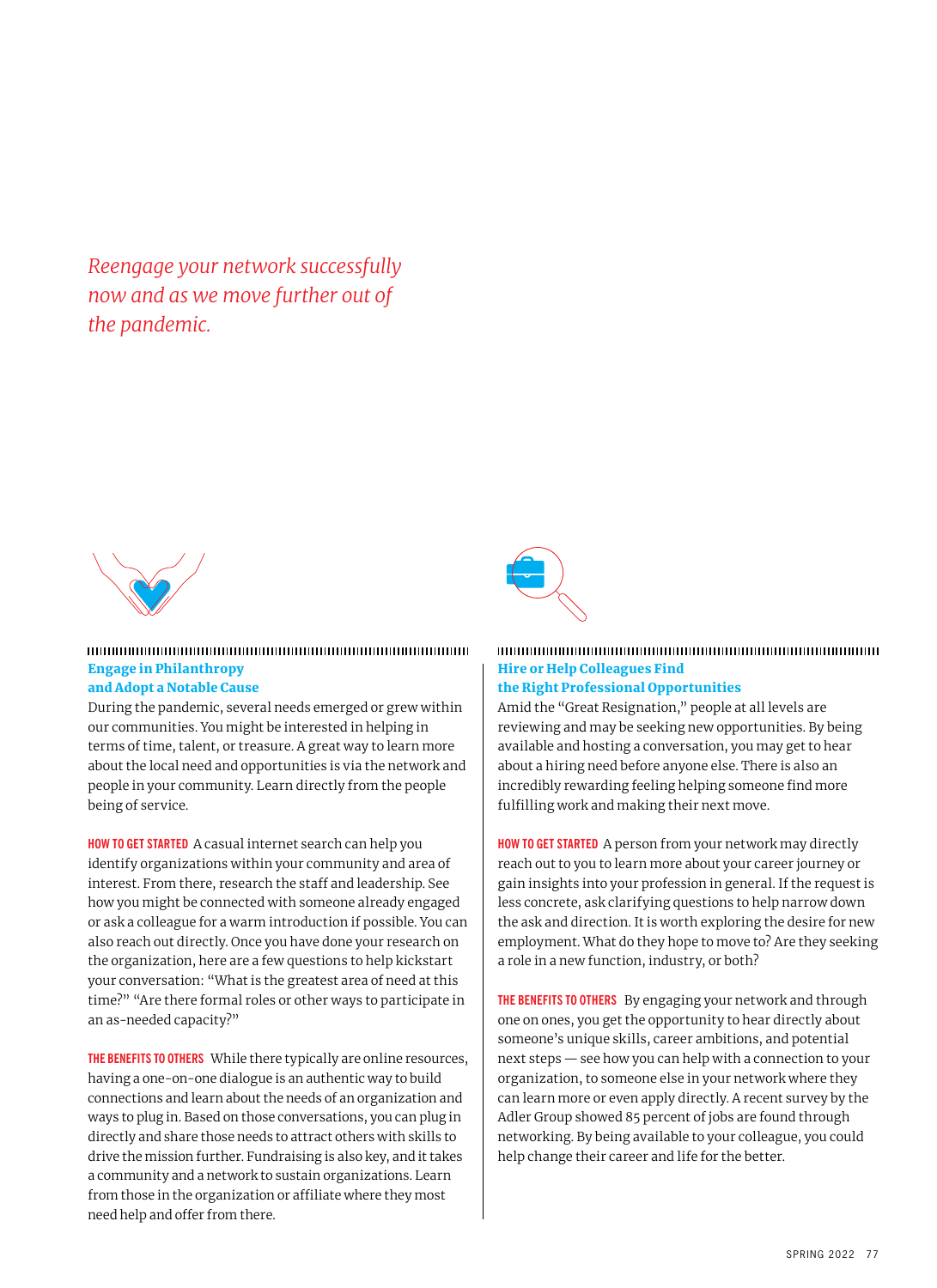## Networking Tips & Tricks

Here are a few general guides. When conducting outreach to someone you may not know very well, reach out once and then follow up once. If you are wanting to make a big impact, it takes a time commitment—some recommend one hour of networking per week, others recommend networking daily. LinkedIn is a widely adopted tool, yet feel free to use other forms of connecting, including email, phone, and in-person too.

Networks can be built on relationships from the past. Yet, also think about where you are going and what you want to help most with today and into the future. Make sure you are building relationships and fostering connections for where you want to go as well. Your network needs to be composed of relationships with people where you can make the most impact on your mutual goals. Different people may be seeking different things. For example, as a woman, you might want to find a small group of high-ranking female executives to invest in and have a separate group of colleagues that you network with externally.

A colleague's network can also be nested within yours, so also make sure to connect with people on the periphery of your network too. For example, if you are an MBA alum, it is likely you are connected with many MBA alumni from your shared alma mater. Chances are, you share many of the same connections from this shared experience. As you start to reconnect with people, also look for those in your network that you are already connected with who you know from a different experience. Embrace some randomness in order to connect with more diverse colleagues. Especially if you are looking for fresh perspectives, seek people outside this network.



#### Help Colleagues With

#### Personal Development

Offering someone your time is invaluable and can offer a rare opportunity for personal development (for you and the person you are speaking with). Listen for ways to help connect that person with continued development opportunities such as leadership academies, continuing education, etc. Over time you might find that this connection develops into a formal mentorship.

**HOW TO GET STARTED** This opportunity might come up more naturally in an ongoing conversation. Someone from your network could also reach out requesting your help with a particular area within your expertise. If you are hearing an opportunity to offer some guidance, you can always ask to clarify, "would you like my insight on that?" or "how can I be most helpful to you right now?" That way you mitigate the risk of over-explaining. Another way to help is to suggest brainstorming solutions together, allowing the person to take options to contemplate further after your meeting. Be the person you wish you had when you were coming up the ranks.

**THE BENEFITS TO OTHERS** The benefit here is truly seeing someone grow and unleash potential. If you are speaking with someone from a different generation, the conversation can be a great way to learn and build intergenerational relationships. Another positive attribute is that these conversations can prompt you to contemplate your own experience and lessons learned along the way. You can unpack and distill your leadership journey for someone else to pick up valuable insights. These conversations can help with coaching, where you might not have the expertise, yet can help another person through a situation with skillful questions.



#### Share Your

#### Expertise and Brand

This might seem counterintuitive, but building your brand is a great way to be of service to others. Let people know what you excel in, are interested in, and how you can help communicate to a much broader audience. Note, your personal brand can also include areas you are passionate about beyond your current employment or title. In crafting your brand, consider including elements from the professional and philanthropic, and include some of your hobbies too.

**HOW TO GET STARTED** Leverage tools like LinkedIn to build your personal platform. Generate and share original content or content from others in your area of expertise regularly. You can also send invites to connect with other people in your area to build a knowledgeable community. Engage with other people's content to keep the dialogue alive. Consider what you want to be known for and be sure to share that message with others so you can continue to be of service to a broader group.

**THE BENEFITS TO OTHERS** Having a well-formulated personal platform can attract new people into your network and help those already in your network leverage your expertise. By sharing the personal and professional areas that you are passionate about, it communicates to others which topics to connect with you on. Your personal platform can be thought of as a conversation starter.